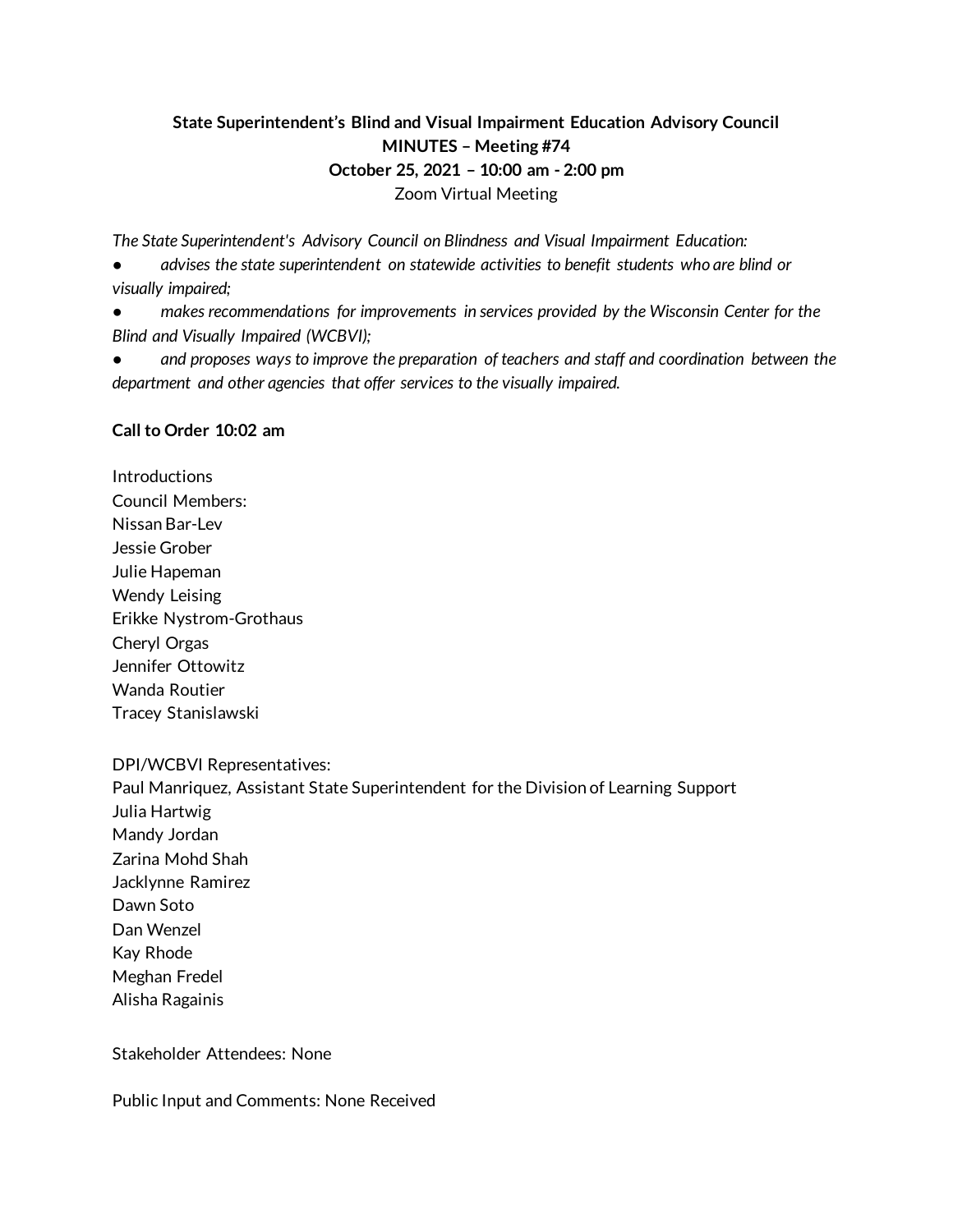### **Prior Meeting Minutes Approval**

NBL Moves to approve. Tracey Stanislawski second. No discussion. Passed

**Review of Council Policies**, including term limits - discuss at next meeting. Discussed membership and term limits. Working with DPI on the process.

### **Membership Committee**

Julia Hartwig emphasizing the State Superintendent's Office's interest in getting individuals nominated so they can approve and appoint the members. With a focus on equity. Discussion on parent qualifications - are B-3 or post high school acceptable? Nissan Bar Lev - the Council would benefit from the perspective of a variety of parents in order to have varied input. No committee, **send nomination forms to Dan/Julie/Mandy by December 1, and they will forward to DPI for consideration and appointment.** 

[Wisconsin Legislature: 15.377](https://docs.legis.wisconsin.gov/statutes/statutes/15/ii/377) - Statute for Council

### **O&M Shortage Taskforce** - Julie Hapeman

Have not met yet, but have interest, so hope to have an update at the next meeting.

**Council Member Updates** (Council Members report on stakeholder activities and/or concerns) Cheryl Orgas, National Federation of the Blind-Wisconsin - There is a state NFB Convention April 1-3 in LaCrosse. WI Parents of Blind Children will be doing Zoom Cooking Classes one night a month.

Nissan Bar-Lev - WCASS guide - can listen online (WCASS Guide: How to Provide Students with [IEPs Access to Their Grade Level Curriculum Through Text to Speech\).](https://www.wcass.org/wcass-guide) Two major findings are that in regular education classes you will find students with special needs are reading at a large age gap from their peers. Also that very few students with disabilities use assistive technology. See an opportunity to push harder to use AT for the students with disabilities to access gradelevel materials. Also found that students whose native language is ASL do not have access.

Jessie Grober - WAER - Recently voted that they will hold their conference virtually this year. Will put out a call for presenters soon. Reviewing by-laws for consistency.

Tracey Stanislawski - Vision Forward - received grant to assist Milwaukee County to search for families with students with disabilities. Babies Count is going well - 60+% of counties trained, and looking forward to results soon. Part of a registry bill for babies who are B/VI.

**10:48 Department of Public Instruction (DPI) Updates** - Julia Hartwig [October, 2021 DPI Updates, BVI Council](https://docs.google.com/document/d/1huon27rWgiE6PSqGL7seR8IwgoiVlVPKk6y7v1aQiH8/edit) - see this document for links and further information.

Welcome Paul Manriquez to his position. Paul gave a brief introduction.

Federal Updates:

Wisconsin has once again met the requirements of IDEA. We continue to work toward better outcomes with fewer disparities. DPI is currently setting targets for their next Six-Year Plan for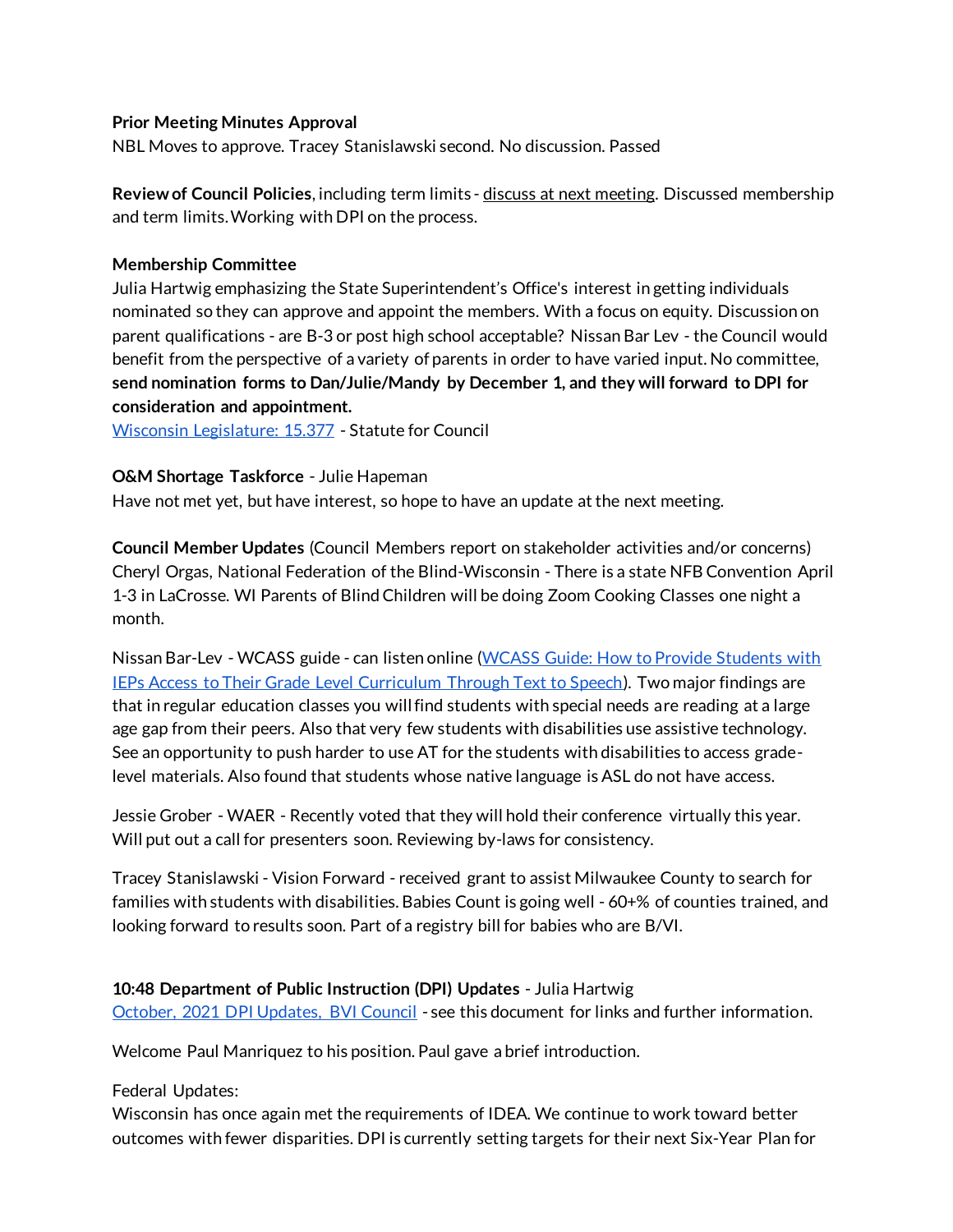Learners with IEPs. You are invited to participate as a member of the public as the State Superintendent's Council on Special Education sets targets. If you're unable to attend the sessions, we will be inviting feedback through a [website](https://dpi.wi.gov/sped/spp-target-setting)

OSEP has released [a Return to School Roadmap,](https://sites.ed.gov/idea/idea-files/return-to-school-roadmap-development-and-implementation-of-ieps/) which answers many questions related to providing special education in light of COVID-19. DPI also frequently updates their FAQ document.

### State Updates:

Seclusion and Restraint: DPI has revised the [Frequently Asked Questions document about the](https://dpi.wi.gov/sites/default/files/imce/sped/pdf/secrest-faq.pdf)  [Use of Physical Restraint and Seclusion in Public Schools](https://dpi.wi.gov/sites/default/files/imce/sped/pdf/secrest-faq.pdf) to reflect changes in state law that went into effect on March 4, 2020.

Wisconsin DPI special education team staff developed a framework to support schools and districts in ensuring special education evaluations are *"sufficiently comprehensive to identify all of the child's special education and related service needs, whether or not commonly linked to the disability category in which the child has been classified."* 34 CFR 300.304 (c)(6). The framework aligns with state and federal requirements for conducting special education evaluations and provides guidance to help educators shift mindsets from a "label based" evaluation process to a "needs based" process. Looking at the "whole child"

PI-11 Rule Changes - see linked document above for specific information regarding rule changes for Deaf and Hard of Hearing, Speech/Language Impairment, Emotional and Behavioral Disability, Specific Learning Disabilities, and other reevaluation criteria.

Legislation in process: **SB467** an[d AB490.](https://docs.legis.wisconsin.gov/2021/proposals/reg/asm/bill/ab490) Timelines are not available yet.

Sharing COVID-19 Mitigation Guidelines (in linked document). The DHS resources are particularly helpful.

NBL - What are some of the issues related to the SLD approval? JH - Some of the language surrounding Private and Homeschools. Discussion on how the rule is written and able to be implemented.

NBL - What are some of the conversations DPI is having with School Districts regarding masks, and some resources to assist with strategies that may help with others with these issues? Julia Hartwig - Christina Spector has been reviewing the OSEP guidance and providing updates. She will provide guidance to the mediation system.

Jessie Grober: Re: Educator Effectiveness - has another model/path for evaluation for specialized areas (like TVI, O&M, DHH professionals, who do not necessarily have a classroom). Julia H - Could explore further what that would look like specifically with the team. As of right now there is not a separate pathway. Julie Hapeman - Agrees with the system not being an effective tool for evaluating these professionals. Tracey Stanislawski - would parents be involved with that at all? Referring to the Vision Forward model with parent involvement in programming. Julia - there is not a framework for this currently.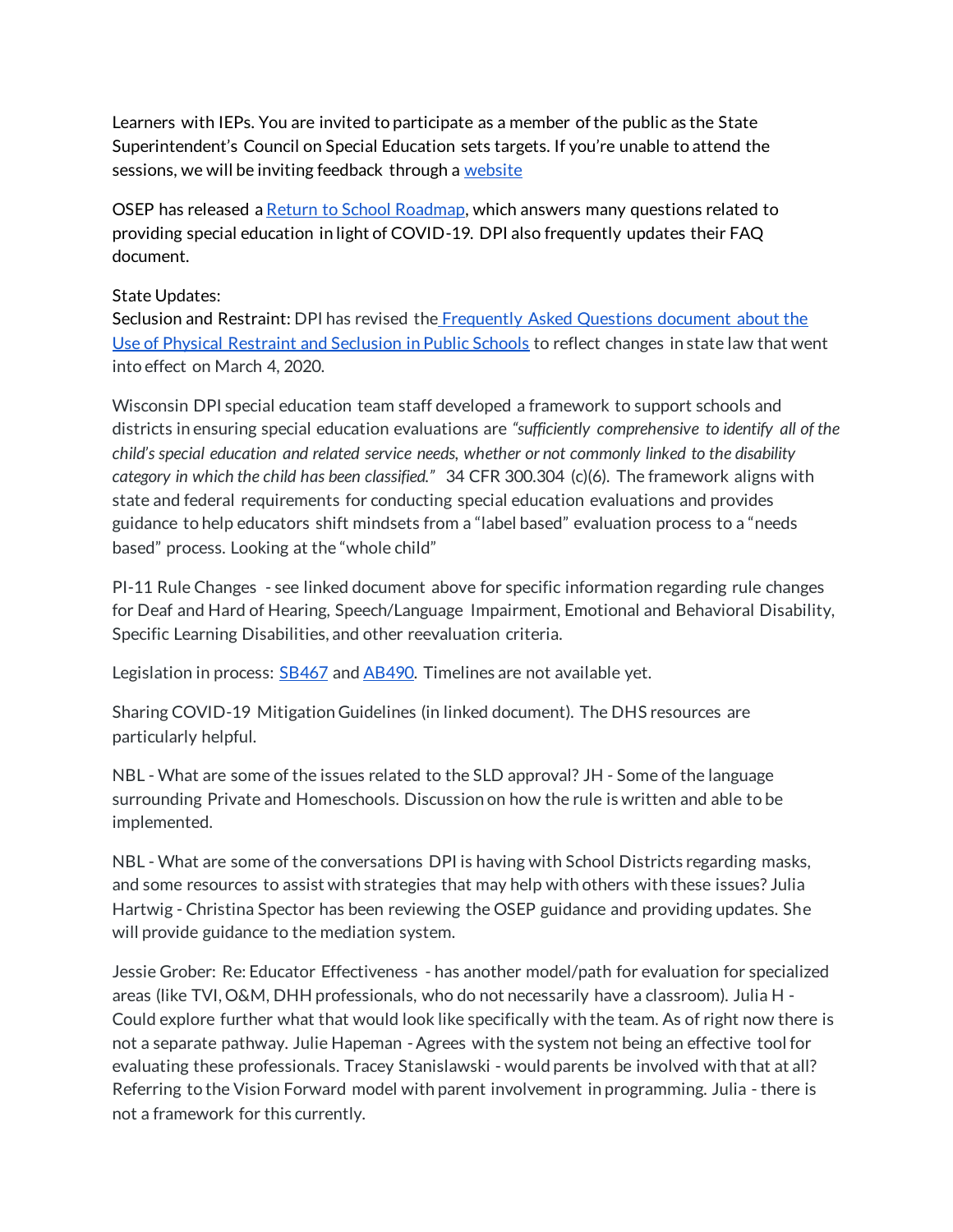# **11:14 Wisconsin Center for the Blind and Visually Impaired Updates**

- WSBVI
	- Staffing challenges. High vacancy rates in the school. Many staff covering multiple positions. Do have a new AT/IT Specialist/Instructor Hanna Martin. New College and Career Readiness Instructor Christine Zastrow. They both come with a lot of experience.
	- Recently held our first Virtual Track Meet we held our competition and then sent in our times to the Conference. It was a lot of fun and had students who were actively engaged.
	- Had to Pivot for the last two weeks to a remote plan. Working closely with our Health Center and Rock County Health Department made that determination. Staff and students did an excellent job pivoting to the virtual environment. Students and staff (when possible) are in cohorts as well.
	- Several new nurses, still recruiting for a Nursing Supervisor.
	- Will be holding our Forensics season virtually.
- Advisory Council Roles at WCBVI Kay Rhode will be taking over the duties as the Council Liaison for Dan. Dan will still be involved in the Council, but this role will allow Kay to implement some ideas and processes and be more involved than Dan has been able to be. Kay - I have a background in Orientation and Mobility. I value this Council, looking forward to being involved!
- Outreach Dawn Soto
	- Allies of Native Nations Diversity Action Team of Rock County This group donated five books in the Birch Bark series to all Rock County Schools, including WSBVI. Outreach worked with them to get these books available in braille.
	- APH EOT update about technology survey and providing more Assistive Technology to Wisconsin students on the APH Federal Quota census. The items then remain in the district. Julie Hapeman - our district has received some of these items and are very appreciative.
	- Mentoring Program is still going well, and earned a nod at the annual Council of Schools for the Blind meeting this fall.
	- New Directors trainings provided every year -is this available for current Directors? Dawn - I can record it and share with the RSN network.

Updated DOA travel guidance - moving to "job-essential" travel in January. Working on guidelines for how that will look. Virtual will still be the preferred method. Outreach moving to hybrid in February of 2022 hopefully. Recognize the value of virtual options.

> ○ The DOA guidance for travel has changed to provide that employees should follow agency specific protocols for travel requests. We will be working to update our DPI travel guidance based on the DOA changes. The main change is moving from essential travel only to job necessary travel. We will work through this new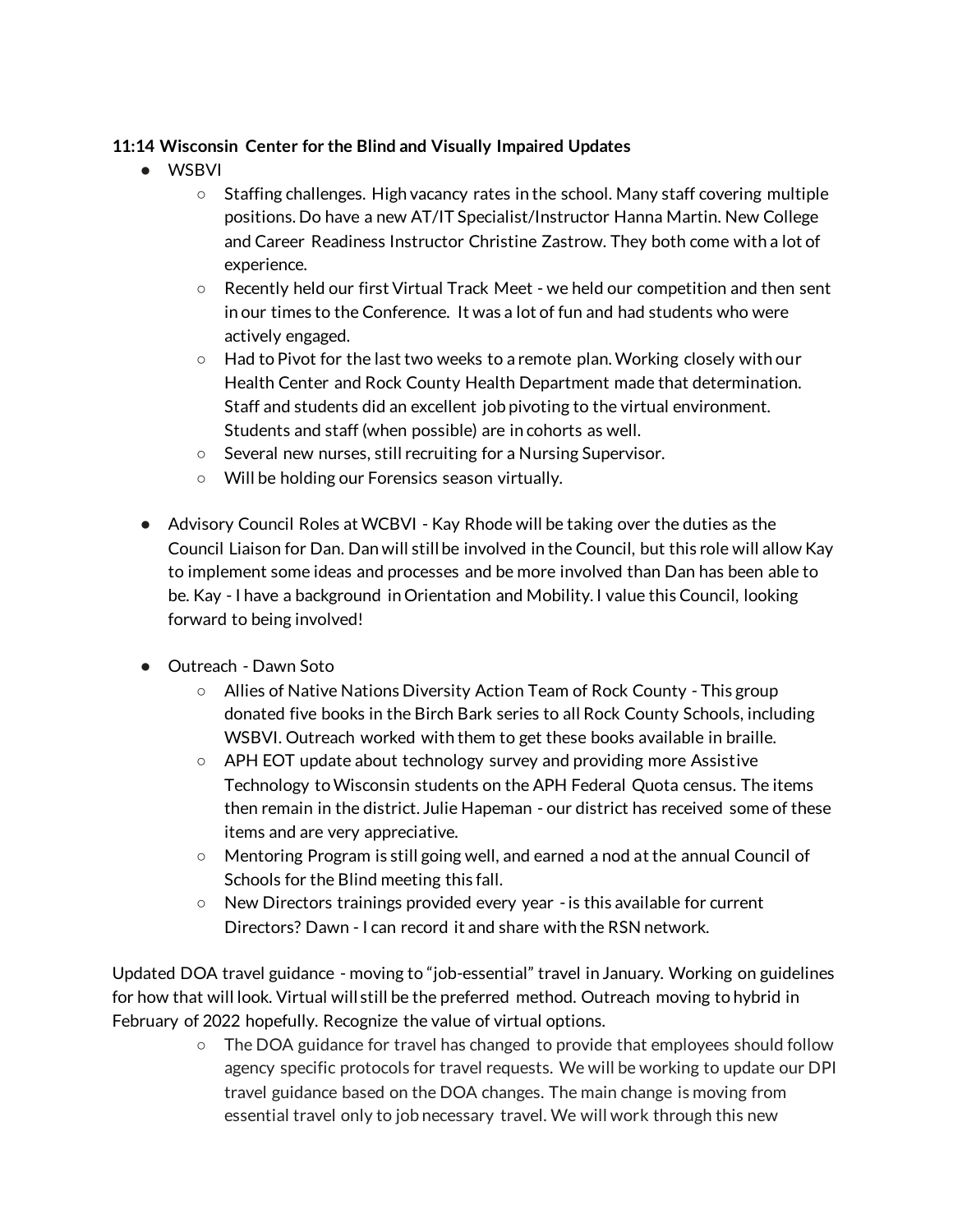guidance with our supervisors and all travel must be requested in advance and approved by our DPI directors. At the Outreach level, this will be based upon staffing, stakeholder data, stakeholder outreach service requests (or OSRs), success of virtual programming and support, and feasibility. For example, we have received more requests for support at the district and CESA level for ongoing professional development and will be working with several CESAs and LEA teams on further development of this request.

- DOA and DPI still guide us that virtual attendance is still the preferred option and should be utilized whenever possible. How will this affect meetings with external stakeholders at DPI and WCBVI? All meetings with external stakeholders must be held virtually until at least January 18, 2022, unless approved by our team directors and after assuring all building safety protocols can be met. A virtual option must also be offered for in-person meetings and we will have to work through this with our IT Supervisor and teams, especially related to conferences which were traditionally in-person only events. This will take time to determine how to proceed.
- The WCBVI Outreach team is looking forward to offering a hybrid service delivery model, starting **hopefully** in February of 2022. We have learned a great deal about the value of virtual meetings and programming, and will continue to offer some programming virtually, especially if there is a great deal of travel involved for participants or if there is value in having the meeting or event recorded. It is important for you, our stakeholders, to know that while our plan is to offer inperson programming in February of 2022, while following strict COVID-19 safety protocols, including social distancing and masking, and our plans may need to change, as we must follow the guidance given to us from the DPI and the DOA. It is also important to keep in mind these programs may need to be rescheduled or cancelled, due to a variety of factors, including staffing shortages and COVID-19 protocols. We thank you for your patience and flexibility, and are proud to continue serving our Wisconsin stakeholders.
- $\circ$  Per current guidance, three of our programs will be offered in 2022 and with new DOA guidance, we will work to determine their format. These include the Preschool and School Age Families and Professionals Conference, the Low Vision Clinics and Short Course programming for individual IEP driven short courses. We have continued to provide ongoing and robust virtual short course programming, both groups and individuals, with tremendously successful outcomes. Our mentoring program is in its sixth year. We have 15 pairs of mentors and proteges. It was our second year offering a virtual training for mentors this past summer. We have found ways to connect with all participants virtually and we added a new networking opportunity for proteges to be together. The proteges felt it was useful and they have requested the opportunity again.

We have had 130 Outreach Service Requests since July of 2020. These include Training for Ages Birth to Three Years, Consultation for Ages Three to Six Years, School Age Consultation, Orientation & Mobility (O&M) Consultation, Transition Consultation, Assistive Technology Consultation, Virtual Mini Low Vision Clinic, Student Programming, Parent Liaison (Ages 0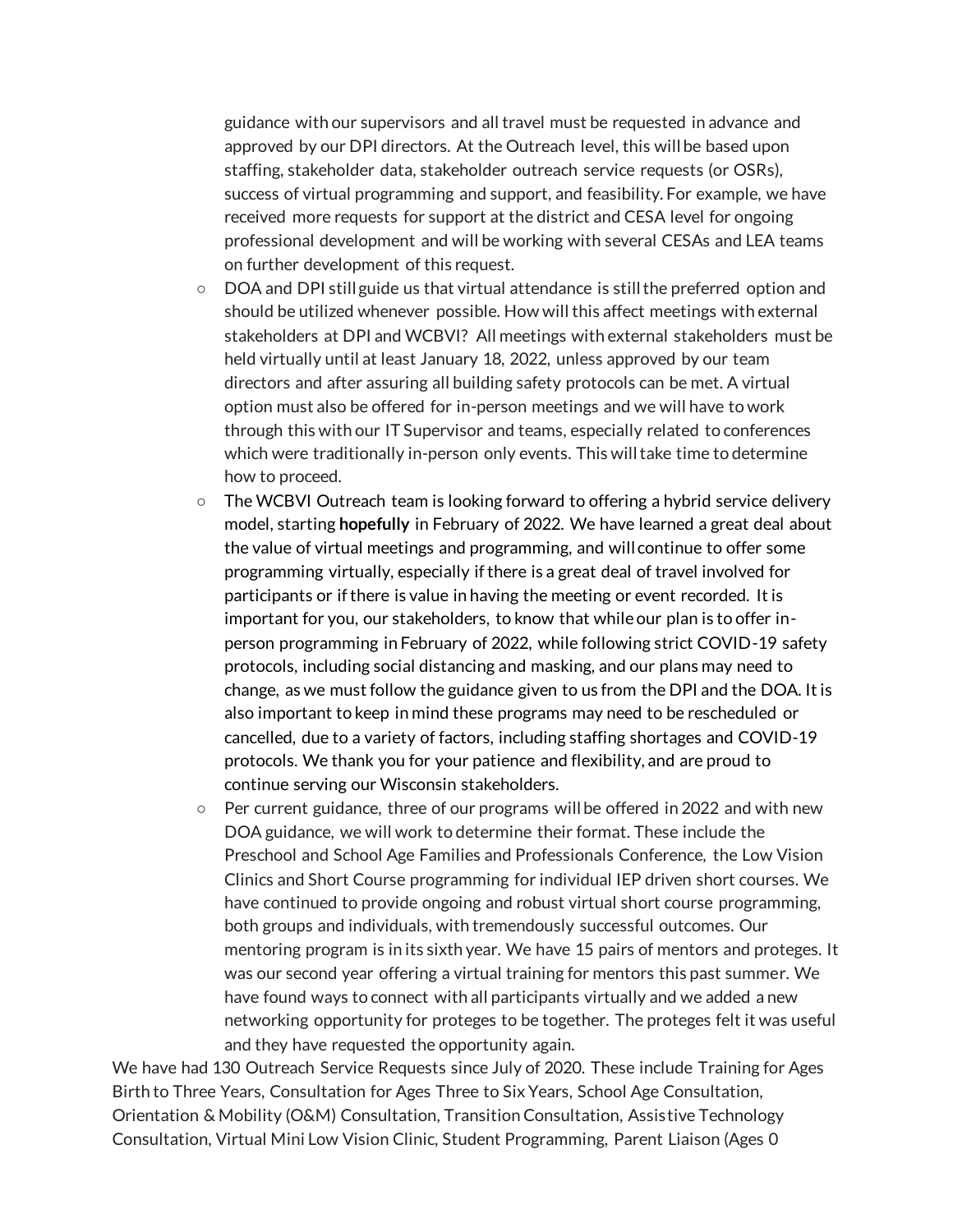through 12 years), Parent Liaison (Ages 13 through 21 years), Family Resources, Virtual Event Support (WCBVI Outreach will do our best to support virtual events based on current staffing), Professional Development Needs.

- Our preliminary data from the customer satisfaction survey, using the Universal Event Survey. Preliminary survey data indicated 100% customer satisfaction in the following areas:
	- 1. Response time
	- 2. Professionalism
	- 3. Communication
	- 4. Experience in engaging with our staff

### **National literary Braille competency test update:**

- The requirement for the **"national literary Braille competency test"** referenced i[n](https://nam10.safelinks.protection.outlook.com/?url=https%3A%2F%2Fdocs.legis.wisconsin.gov%2Fdocument%2Fadministrativecode%2FPI%252034.051(2)(g)&data=04%7C01%7CDawn.Soto%40wcbvi.k12.wi.us%7C00634a5b15bd47fdac7508d9278fb2f0%7C99feb2c4c40a4932afb5dfa68122d56f%7C1%7C0%7C637584320393552020%7CUnknown%7CTWFpbGZsb3d8eyJWIjoiMC4wLjAwMDAiLCJQIjoiV2luMzIiLCJBTiI6Ik1haWwiLCJXVCI6Mn0%3D%7C1000&sdata=I0IbVinxmDnaBkuG1YLqU254iSW6xMWNEFVdKHYPRqA%3D&reserved=0) [PI](https://nam10.safelinks.protection.outlook.com/?url=https%3A%2F%2Fdocs.legis.wisconsin.gov%2Fdocument%2Fadministrativecode%2FPI%252034.051(2)(g)&data=04%7C01%7CDawn.Soto%40wcbvi.k12.wi.us%7C00634a5b15bd47fdac7508d9278fb2f0%7C99feb2c4c40a4932afb5dfa68122d56f%7C1%7C0%7C637584320393552020%7CUnknown%7CTWFpbGZsb3d8eyJWIjoiMC4wLjAwMDAiLCJQIjoiV2luMzIiLCJBTiI6Ik1haWwiLCJXVCI6Mn0%3D%7C1000&sdata=I0IbVinxmDnaBkuG1YLqU254iSW6xMWNEFVdKHYPRqA%3D&reserved=0)  [34.051\(2\)\(g\)](https://nam10.safelinks.protection.outlook.com/?url=https%3A%2F%2Fdocs.legis.wisconsin.gov%2Fdocument%2Fadministrativecode%2FPI%252034.051(2)(g)&data=04%7C01%7CDawn.Soto%40wcbvi.k12.wi.us%7C00634a5b15bd47fdac7508d9278fb2f0%7C99feb2c4c40a4932afb5dfa68122d56f%7C1%7C0%7C637584320393552020%7CUnknown%7CTWFpbGZsb3d8eyJWIjoiMC4wLjAwMDAiLCJQIjoiV2luMzIiLCJBTiI6Ik1haWwiLCJXVCI6Mn0%3D%7C1000&sdata=I0IbVinxmDnaBkuG1YLqU254iSW6xMWNEFVdKHYPRqA%3D&reserved=0), which is now called the "**[National Certification in Unified English Braille](https://www.nbpcb.org/ncueb/)  [\(NCUEB\)](https://www.nbpcb.org/ncueb/)" has been in place in the Wisconsin administrative code sinc[e](https://docs.legis.wisconsin.gov/code/register/1994/464b/rules/cr_93_212.pdf)** [1995.](https://docs.legis.wisconsin.gov/code/register/1994/464b/rules/cr_93_212.pdf) The NCUEB is managed by the National Blindness Professionals Certification Board, o[r](https://www.nbpcb.org/) [NBPCB.](https://www.nbpcb.org/) This is the statutorily required measure of braille competency and proficiency for all professionals seeking the DPI 1825 Licensure in Wisconsin. The Wisconsin Braille Competency Exam (WBCE) was created and given at a time when there was concern in the field that the National exam was not readily available. At this time, we now know, from the National Blindness Professionals Certification Board, or the NBPCB, that the National Certification in Unified English Braille (NCUEB) is readily available. The NCUEB is not only readily available and can be scheduled for private individual sessions and also for large public sessions, but the NCUEB is a fully accessible Exam for any test taker who is blind and visually impaired, including those who are braille readers. Additional accommodation requests can also be made to NCUEB with medical documentation. There is a 2015 validation study from the NBPCB and the NCUEB became a valid measure of content knowledge in the Unified English Braille, or UEB, code.
- Wisconsin DPI will guide anyone who needs to take the national literary braille exam to the NCUEB. Wisconsin DPI will work with those who have taken parts of the WBCE to have the option to complete their testing requirements with the WBCE pathway until July of 2023 or they can always opt to take the NCUEB at any time. This gives two years available to those who have started taking the WBCE or four more onsite offerings of the Exam.
- Overall, it is going to be convenient and accessible for Wisconsin TVIs; accessible not only for individuals who are blind and visually impaired but accessible in terms of the Exam being locally available. DPI will need to call upon WCASS, our CESAs, LEAs and other agencies to offer the NCUEB in either a public or individual local test to support their teachers These agencies would then work with NCUEB to collaborate on creating local proctors for the NCUEB, funded by NBPCB. The local tests would then be arranged per TVI need.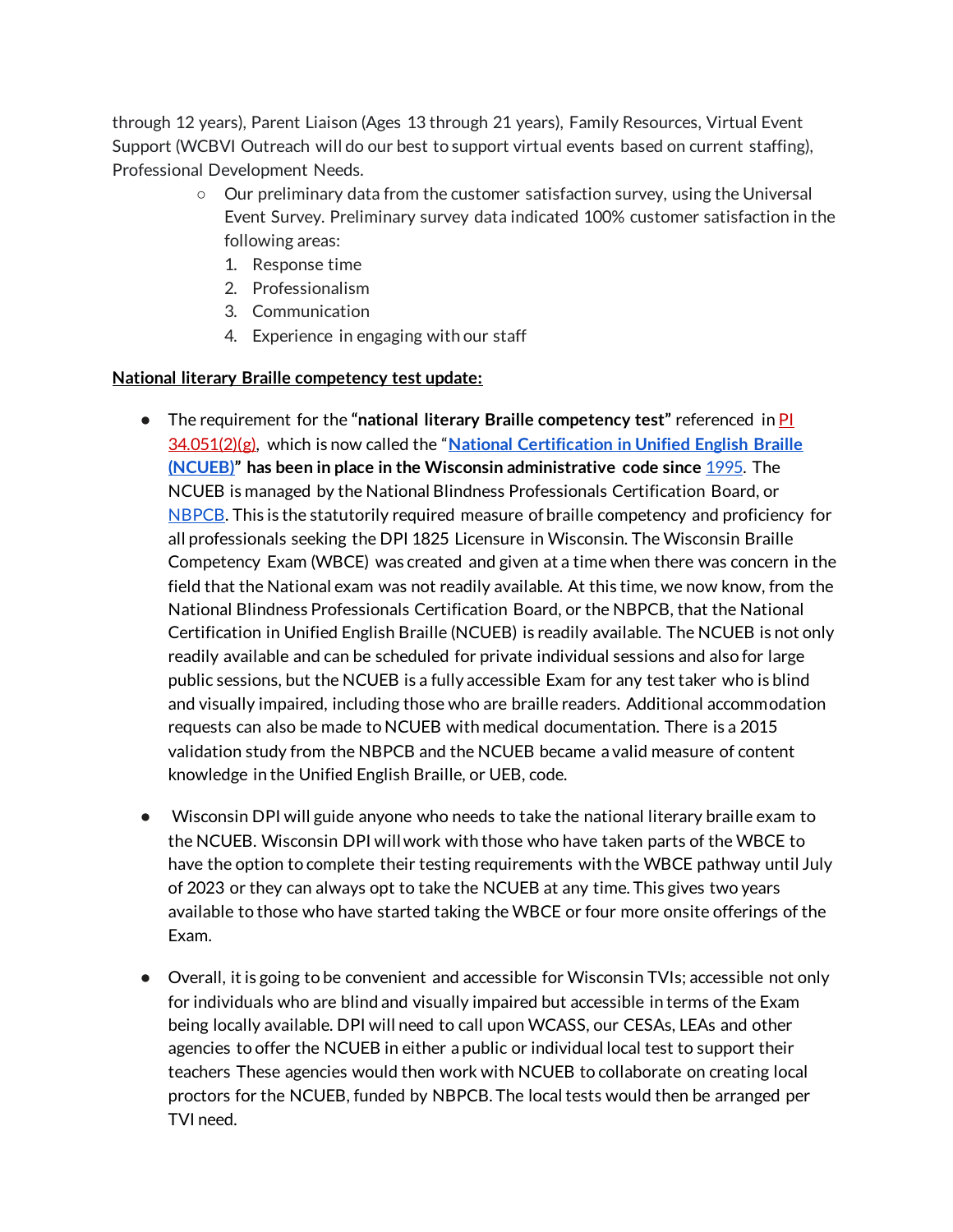- Much like the messaging that DPI Licensing provides for applicants applying for a Wisconsin teaching license in elementary education (PK-5), special education, or reading who are required to pass the Foundations of Reading Test for Wisconsin, so too will DPI Licensing share the information about the NCUEB in their guidance and with anyone seeking the 1825 TVI certification under [PI 34.051.](https://docs.legis.wisconsin.gov/code/admin_code/pi/34/VI/051)
- Messaging will be prepared to share with our HEAB grant funded in-state and adjacent state Institutes of Higher Education (IHEs) with TVI training programs, so that they are fully aware. They can then offer the NCUEB to their TVI candidates who will be seeking the 1825 licensure through DPI. This will allow IHEs to ensure that their graduates arrive in Wisconsin ready to meet this statutory requirement.
- As the Outreach Director, please know that WCBVI Outreach regularly gathers stakeholder data and feedback from our families, professionals, LEAs, advocacy groups and other stakeholders. WCBVI Outreach has also been in charge of proctoring, scoring and providing results to test takers who register to take the Wisconsin Braille Competency Exam (WBCE). I want the Advisory Council to know that we have heard the voices and deep concerns of our stakeholders and WBCE test takers. Our test takers are requesting multiple testing sessions, including the opportunity to re-test immediately upon the conclusion of one WBCE exam, which is already an available option with the NCUEB. Also, our test takers have requested intense and comprehensive Braille Refresher courses in the areas of Unified English Braille (UEB), UEB with Nemeth, Braille Music, Braille Formatting and providing quality tactile graphics. Our WCBVI Braille Specialist position must fulfill th[e](https://docs.legis.wisconsin.gov/document/statutes/115.525(3)(b)4.)se significant training requests per statute  $115.525(3)(b)4$ .  $115.525(3)(b)5$ .  $115.525(3)(b)7$ . yet we have not been able to offer the volume of trainings which are requested. The move to the national braille exam, per statute, will also allow WCBVI Outreach to expand our options to provide multiple braille refreshers and braille trainings throughout the year and upon request. Many TVIs have shared that they are concerned about learning braille virtually or through correspondence within their IHEs. These vision professionals have requested intensive support related to braille content knowledge, refresher coursework and braille curriculum support as they enter Wisconsin as provisionally licensed TVIs. These training requests are within the statutes of what we are tasked to do as an Outreach program.
- Additionally, many other states have created work groups, task forces and, in some states, formal committees, to address braille and braille literacy collaboratively with stakeholders. As always, and per statute, DPI staff, including our WCBVI Outreach consultants and specialists, can provide research and support to any group or committee designated from an Advisory Council.
- When the December Advisory Council meeting is scheduled, I propose that the Advisory Council considers inviting Maria Morais, the NCUEB Test Coordinator, and Dr. Edward Bell, the Director of the Professional Development and Research Institute on Blindness at Louisiana Tech University who conducted the validation study of the NCUEB exam to join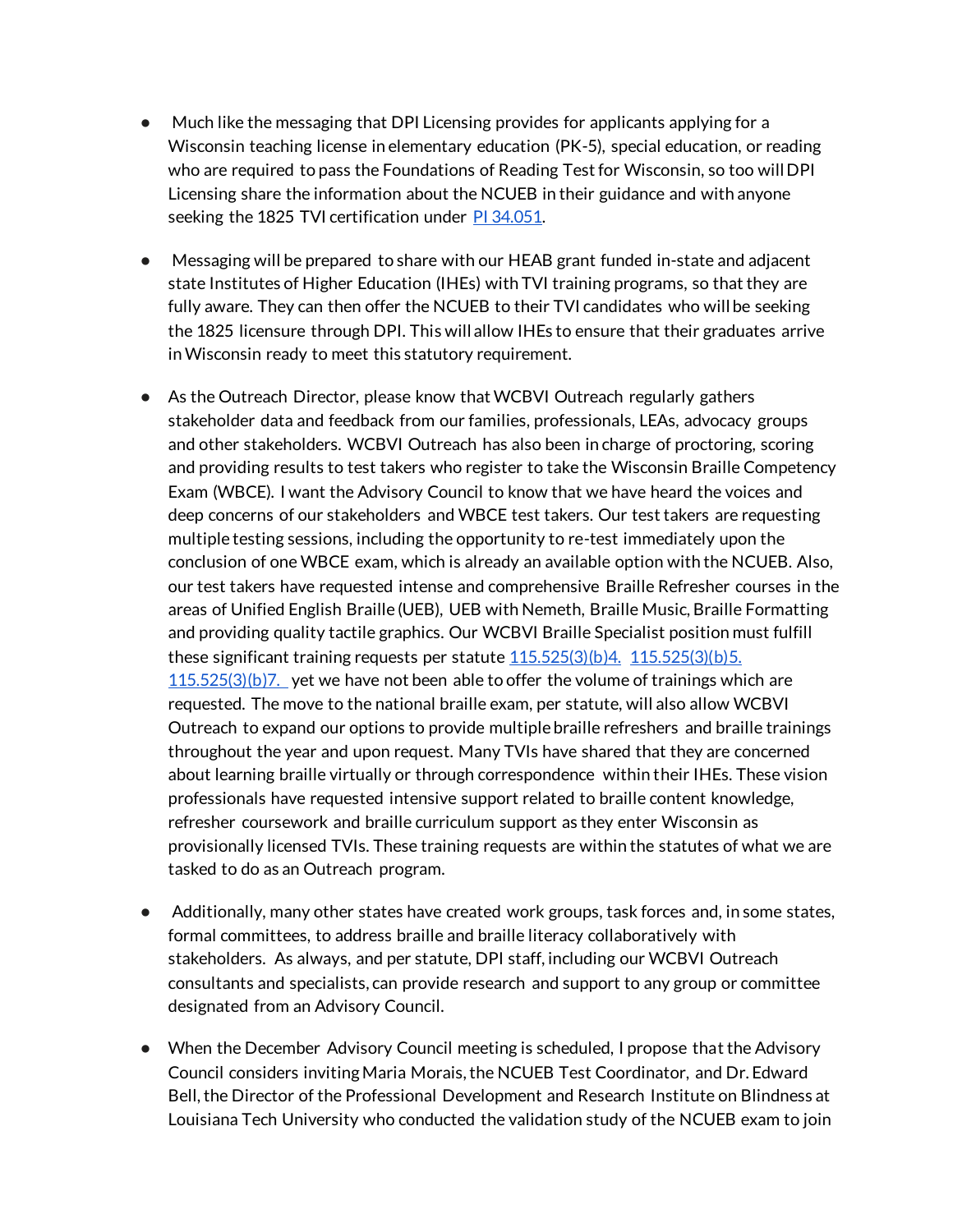your members at that virtual meeting. I would propose that each member ask their represented stakeholder groups to prepare any questions regarding the NCUEB by Monday, November 29th. Those questions could be shared with the NCUEB Test Coordinator and can be answered for you at the December Advisory Council meeting.

- As the WCBVI Outreach Director, I share forth our WI stakeholder concerns, mentioned previously, so that you can discuss, as Advisory Council members, whether the creation of a braille work group, task force or formal committee to discuss braille and ongoing professional development opportunities is something the Council wishes to explore for our state.
- Discussion re: Taskforce to deal with the transition. Jennifer Ottowitz Move to create a Subcommittee to gather input from stakeholders and advise on issues related to providing braille instruction to teachers of the blind and visually impaired in the state. Wendy Leising seconded the motion. Discussion to fine tune the statement, amended above. Approved unanimously.

## **12:20 - Break**

**12:30 Wisconsin Talking Book and Braille Library Updates** (Zarina Mohd Shah) WTBBL celebrated 60th anniversary, as well as Blindness Awareness Month. October 8 declared WTBBL Day by Mayor Barrett. Received commendation from Governor Evers. Had a videographer do staff and patron interviews to create a commemorative video. Transitioned fully to the duplication on demand system, allowing to send multiple titles on a cartridge. More personalized and faster service. Up to 10 books on a cartridge, and send two at a time, so they have one while the other is being returned. Slowly transitioning to all 7,000+ patrons to this system. As part of this, will remove the physical collection - items will be returned to NLS. Collection will be all digital.

Reading disability certification - have gotten more applications than before, but not as many students as expected. Please share this information with teachers. Discussion on additional ways to share. Dawn Soto - RSNs, etc. Nissan Bar-Lev - IEP teams.

## **12:40 Teacher of the Visually Impaired Training Program Update** Wanda Routier

First summer residency virtually in June. First group of students finish coursework in spring, and practicum in the fall. 8-9 new students are in braille course. Will be presenting a poster on using the WATI platform as a process to evaluate assistive technology for students with visual impairments.

## **B-3 Taskforce (Tracey Stanislawski)**

DPI Taskforce Letter sent in June. Tracey summarized. Requesting response. Update the letter to be addressed to DPI rather than the Council. Dan will send to Julia.

## **12:50 Administrative Rule Update Presentation (Meghan Fredel)**